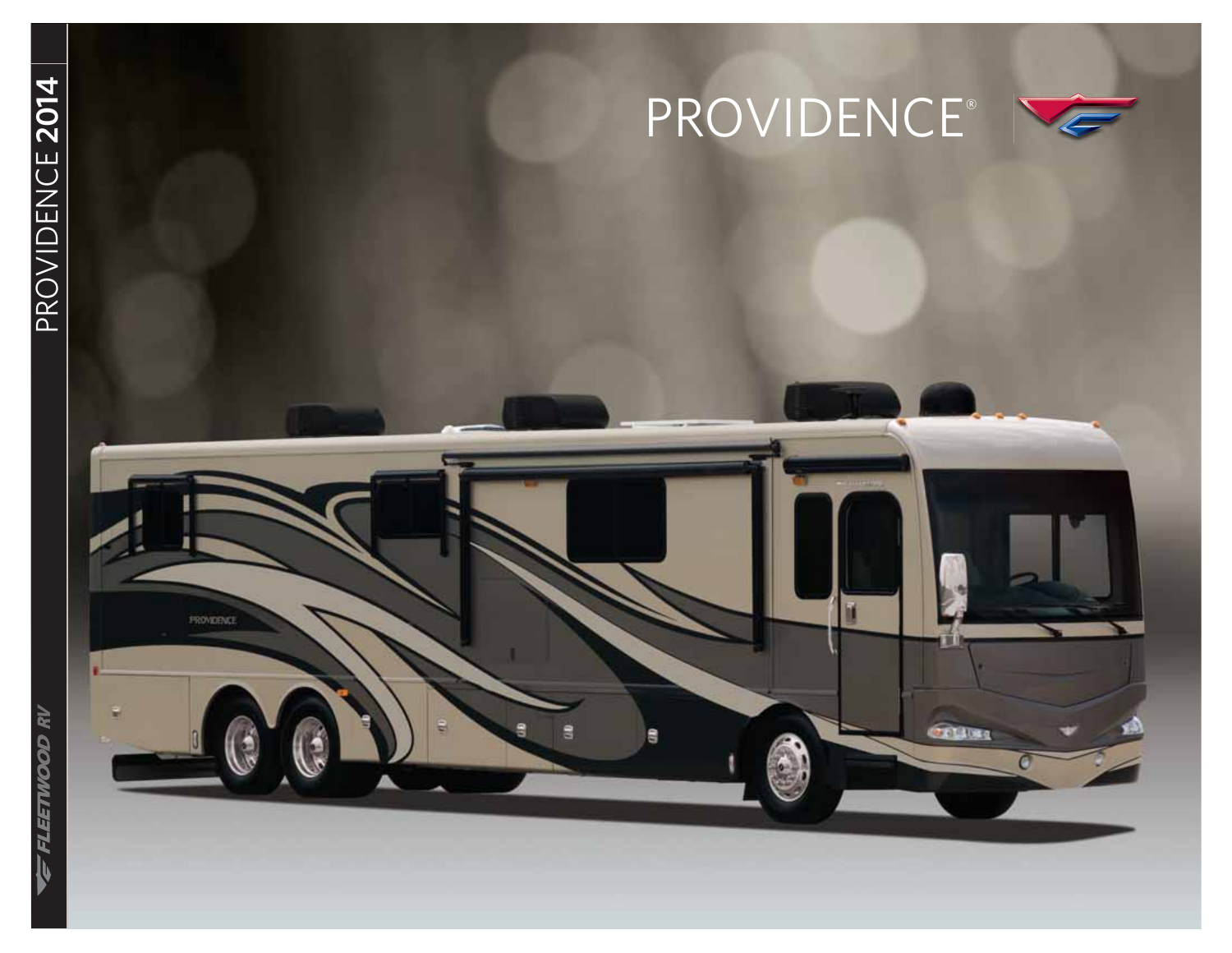## THE LUXURY OF HOME

Surround yourself with luxurious details. Providence gives you all the comforts of home, meticulously crafted to your tastes—so you never have to stop living stylishly. No matter where Providence takes you, you'll always be enveloped in luxury.



PROVIDENCE 42P SHOWN IN LINEN LATTE INTERIOR DÉCOR WITH SPICE WOOD CABINETRY

2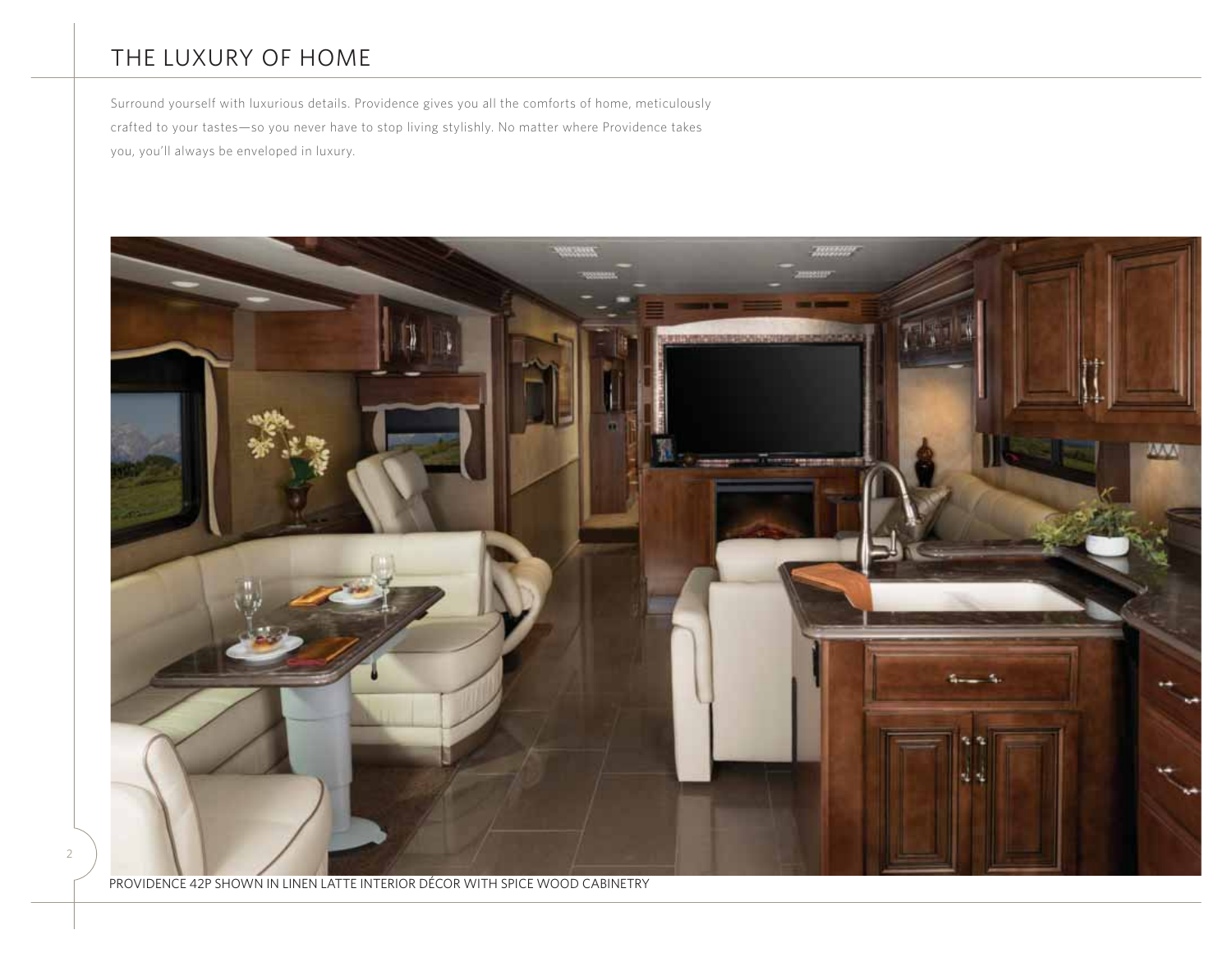

## WHY BUY PROVIDENCE?

**Impressive Exterior** Providence makes a striking first impression with its commanding size, sparkling paint and obvious attention to detail.

**Cummins® 450HP Diesel Engine** As one of the finest performing diesel engines in the world, the Cummins® 8.9L ISL engine provides mighty power underfoot.

**Sophisticated Décor** Travel surrounded by sumptuous elegance, where everything delights the eye. Providence elevates adventure to a new level of luxury.

**Top-of-the-Line Components** Providence is equipped with high-end brand names that carry the prestige and quality you expect. The appliances, electronics and furnishings are top-notch.

**Upscale Conveniences** To make life more comfortable, Providence contains step-saving features at every turn. It's as if we anticipated your every need.



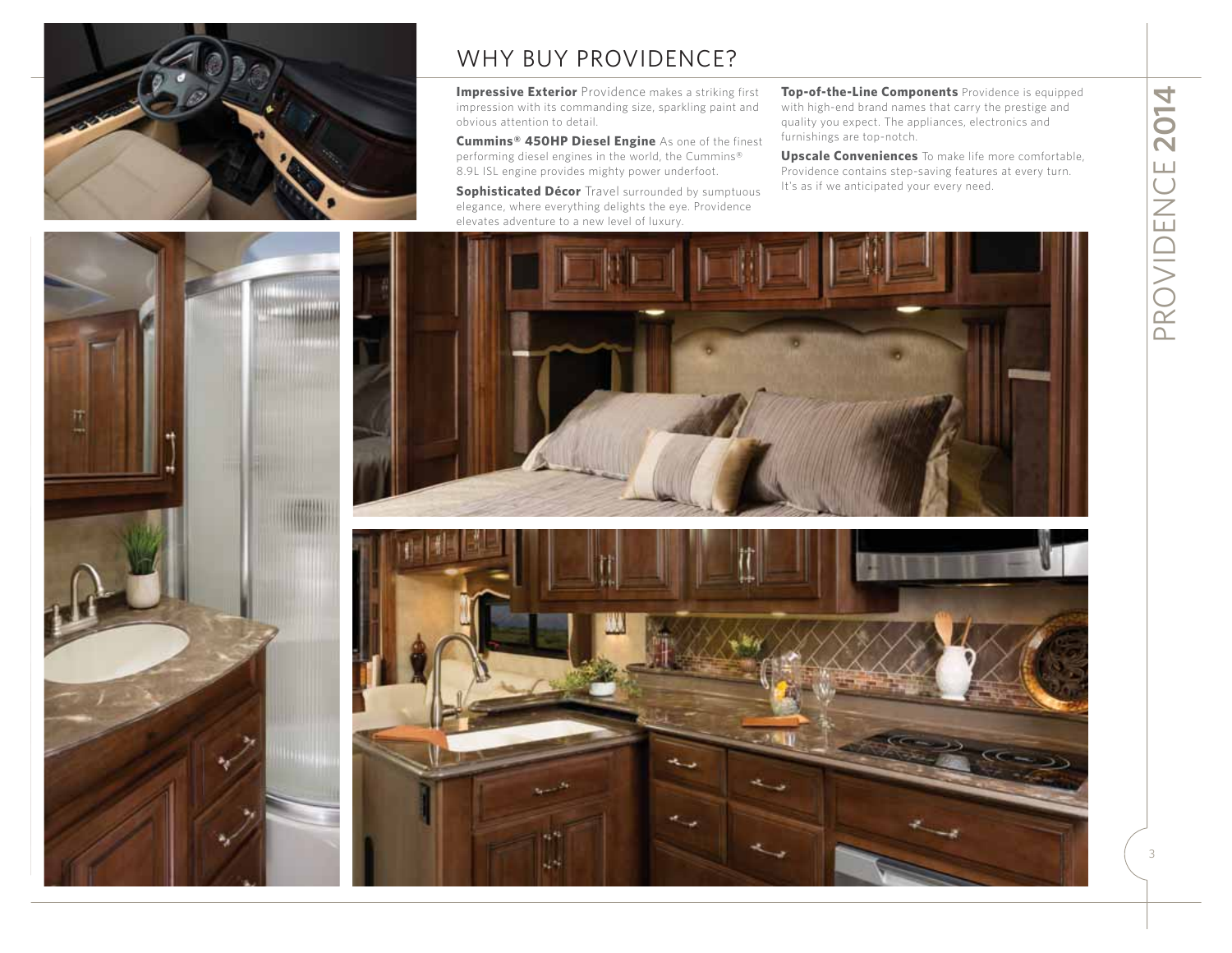## **2014** GRAPHICS AND DÉCOR

## PROVIDENCE

LINEN LATTE

the high-style graphics and décor collection welcome you with gracious beauty and contemporary design. We've paid attention to every detail. So wherever you are, you'll feel right at home.

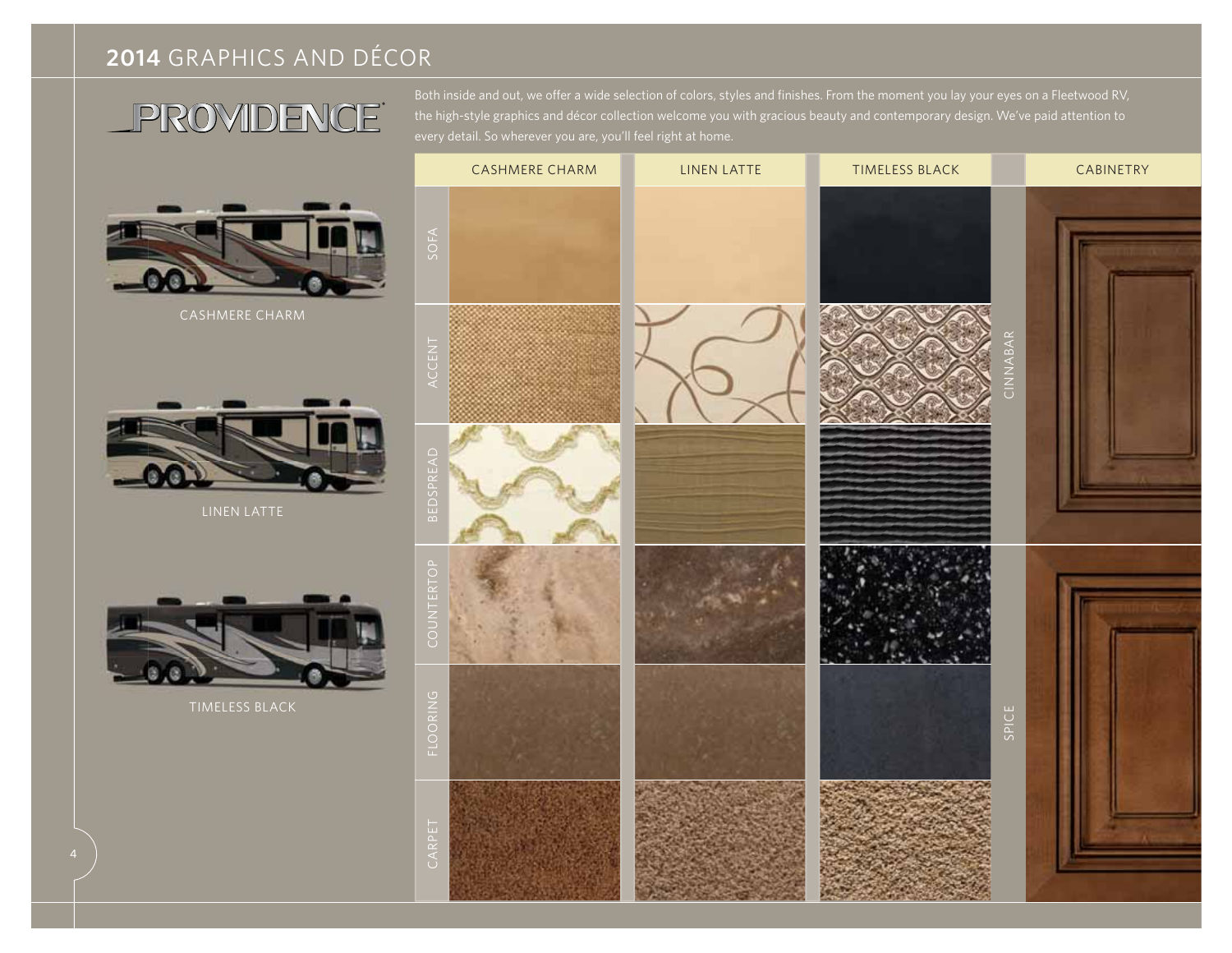## STANDARD FEATURES AND OPTIONS

#### INTERIOR THROUGHOUT

- Aqua-Hot® Heating System 50,000 BTU
- (House & Water)
- 84" Interior Ceiling Height
- Complete PEX Plumbing System • Crown Molding w/Decorative
- Corner Caps • Manual Double Roller Shades
- Deluxe Roller Bearing, Full-Extension Drawer Guides &
- Transit-Ship Locks • Fan-Tastic® Power Roof Vent
- w/Wall Switch (3) • Solid-Surface Entry-Step
- w/LED Accent Lights • Demand Water Pump w/Filter
- 3 Roof-Mounted, High-Efficiency A/C w/Solar Panel, Chill Grills & Bedroom Heat Pump

#### DRIVER CONVENIENCE

- Adjustable 3-Point Seatbelts at Driver & Front Passenger Seats (w/Adjustable Shoulder Straps)
- Xite® Touch Screen Dash Radio w/GPS Navigation & Sirius®
- Automotive Wrap-Around Dash • Driver Left-Console w/Lower Storage Bin
- Color Back-Up Monitor
- Heated Chrome Power Exterior Mirrors w/Turn Signals & Sideview Cameras
- Auxiliary Start Circuit
- Backlit Switches & Gauges
- Battery Disconnect System
- Cruise Control
- Manual Driver/Passenger Roller Shades/Blinds
- Front Power Roller Shades/Blinds
- Villa® Driver Passenger Soft-Touch Captain's Chairs w/Reclining Back & 6-Way Power Controls
- Denso® High-Output Auto A/C Heater Combo

#### GALLEY

- 1.7 cu.ft. Convection Stainless Steel Microwave Oven w/Built-in Range Hood & Lights
- Residential Refrigerator/All Electric
- Electric 2-Burner,Induction Cooktop • Adjustable Cabinet Shelves
- (Select Cabinets)
- Polished Porcelain Tile
- Solid Wood Face Frame, Select Cabinets • Hardwood Cabinet
- Doors/Drawers • LED Lighting
- Vinyl Padded Ceiling • Wall Switches (Includes
- Switches for Ceiling Lights & Vents)
- Whole Coach Water Filtration System • Central Vacuum System
- Stackable Washer & Dryer
- *Optional* • CSA Package
	-
- Passenger Armrest
	- w/Integrated Magazine Rack
- Passenger Seat Power Footrest & Adjustable Arm
- Radio Switch Main/Auxiliary
- Soft-Surface Automotive Dash
- Smart Wheel w/ Tilt/Telescoping
- Power Entry Step Cover
- 110-Volt Power Outlet at Dash
- (2) 12-Volt Power Outlets
- 
- 
- 

Covers

• Polished Solid-Surface Countertop w/Sink & Range

 • Large, Double Solid-Surface Sink • Single-Lever Galley Faucet w/Pullout Sprayer • Under-Galley Shelving & Wastebasket*Optional* • Dishwasher

- Wall-to-Wall High Gloss Porcelain Flooring • Comfort Fit by Villa® Residential
- 
- 
- (Canadian Specs)\*\*
- BEDROOM• King Dream Easy Memory

Seat Styling • TV Antenna • Ultraleather™ Sofa Bed (Select Models) • Ultraleather Sofa Sleeper (Select Models)

LIVING ROOM• Sony® 40" LED HDTV Midship (42M) • Sony® 50" LED HDTV Midship (42P) • Sony® DVD Home Theater Sound System w/Hidden Surround Sound Speakers

- Foam Mattress
- Bedspread w/Décor Pillows • Slide-Out Features
- Overhead Cabinets
- Coffered Ceiling

BATHROOM

• Cabinet Toe Kicks • Hardwood Bath Door/Trims • Molded Shower Enclosure

• Solid-Surface Sink

w/Skylight

- Mirrored Wardrobe Doors• Remote Generator Start Switch
- 
- Power
- 
- Steering Wheel
- 
- 
- at Dash
- USB Charger (Driver Side)
- *Optional*
- Satellite Radio (Subscription Required)
- Carbon Monoxide Detector/Alarm • Energy Management System
	- (EMS) w/Soft Start • Central Electrical Panel

#### EXTERIOR THROUGHOUT

SAFETY/CONVENIENCE (INTERIOR)

• 120V/12V AC/DC Converter

• Porcelain Toilet w/Water Saver

- 2,800-Watt Pure Sine Wave
- Inverter w/Remote • 4-Point Automatic Levelers
- 50-Amp Service
- 8.0 kW Onan® Quiet
- Diesel Generator• Awning Rail/Drip Molding
- (Both Sides)
- Dual-Pane Windows w/Screens • Molded Fiberglass Roof
- Fiberglass Front Quarter Panels
- Fiberglass Front/Rear Caps w/High Mounted Taillights
- Fiberglass Wheel Well Trims
- Full-Body Paint w/Color &

EXTERIOR THROUGHOUT (CONTINUED)

• Satellite Dish Winegard In-Motion • Rear Ladder

 • 1st Full Bay 90" Slide Tray • 1st Full Bay 36"/54" Slide Trays • 2nd Full Bay 90" Slide Tray • 2nd Full Bay 36"/54" Slide Trays

• Tire Valve Extenders • Underhood Utility Light • Protective Front Mask• Keyless Entry Remote • Remote/Heated Chrome Rear-View Mirrors w/Turn Signals &

Sideview Cameras

• Touch Sensor Tank Monitoring System • Utility Compartment w/Exterior Shower

• Lighted Entry Assist Handle • Park Cable Receptacle • Porch Light • Power Entry Step • Rear Side Marker Lights • Black Tank San-T-Flush™ System

• Side Swing, Insulated Aluminum Luggage Doors w/ Single Paddle Latch & Corrosion Resistant

Steel Hinges • Pass-Through Storage

• Quiet Cool Ducted A/C • Vacu-Bond® Upper/Lower Floor,

Walls & Ceilings • Power Bridge® II Chassis

'Not all options are available on all floor plans. See your Fleetwood dealer for details. "CSA standards may require substitution or deletion to achieve conformance.

SAFETY/CONVENIENCE (EXTERIOR)

PROVIDENCE **2014**

 $\propto$  $\cap$ 

014

 $\bar{\sim}$  $\Box$  $\bigcup$ Ź Ш

5

- *Optional*
- Exterior Entertainment Center
- w/Sony® 32'' LED HDTV and
- High Output, Splashproof AM/ FM/DVD Sound System
- Window Awning Package
- Satellite Dish Winegard Stationary

#### AUTOMOTIVE

- Aluminum Wheels
- Fog Lamps

• Mud Flaps • Color Rear & Side-Vision Cameras• Windshield Wipers w/Wet Arm

• Rear Wardrobe w/Cedar Lining, Carpeted Floor & Wire

• Ultraleather Love Seat (Select Models)

• Sony® 32" LED HDTV in Front

*Optional*

Overhead • Sony60" LED HDTV Mid-Ship (42P) • Ultraleather U-Shaped Dinette/Sofa (42M) • Ultraleather U-Shaped Dinette/Recliner (42P) • Facing Dinette

• Bedroom Entertainment Center w/Sony® 32" LED HDTV

• King Adjustable Air Mattress

Organizer • Wardrobe Lighting

*Optional*

• A/C Venting • LED Light Over Sink • Tecma® Silence Plus 2-Button Porcelian Vacuum Flush Toilet

• Fire Extinguisher • Multiple Seatbelt Locations • Propane Detector/Alarm • Smoke Detector/Alarm • Neutral Loss Protection

Graphics -3 Choices • Remote/Heated Rear-View Mirrors • Utility Compartment w/Exterior Shower • Water Pump Switch (Multiple Locations) • Weather Pro Power Awnings (Patio Awning Includes Wind Sensor) • Front & Mid-Coach Docking Lights • Manual Generator Slide • Doorside Patio Receptacle • Rear Rockguard

(42M)

STORAGE

Deadbolt Lock • Four 6V/Deep-Cycle House Batteries

• Continuous One-Piece Compartment Bulb Seal • Hidden, Stainless Steel Latch Rods

BODY STRUCTURE

w/Ducted A/C

• Aluminum Interlocking Floor/ Wall/Ceiling Framing • Heated Water & Holding Tank Compartments • Molded Fiberglass Radius Roof

 • Large Lighted Roto- Molded Polyethylene Compartments

• Entry Door w/Screen Door &

• Large One-Piece Bonded-in Windshield

• Automatic Generator Start System • ABS Air Brakes • 20' Sewer Hose • Automotive Safety Glass • Daytime Running Lights • Easy Sweep Flooring at Entry Step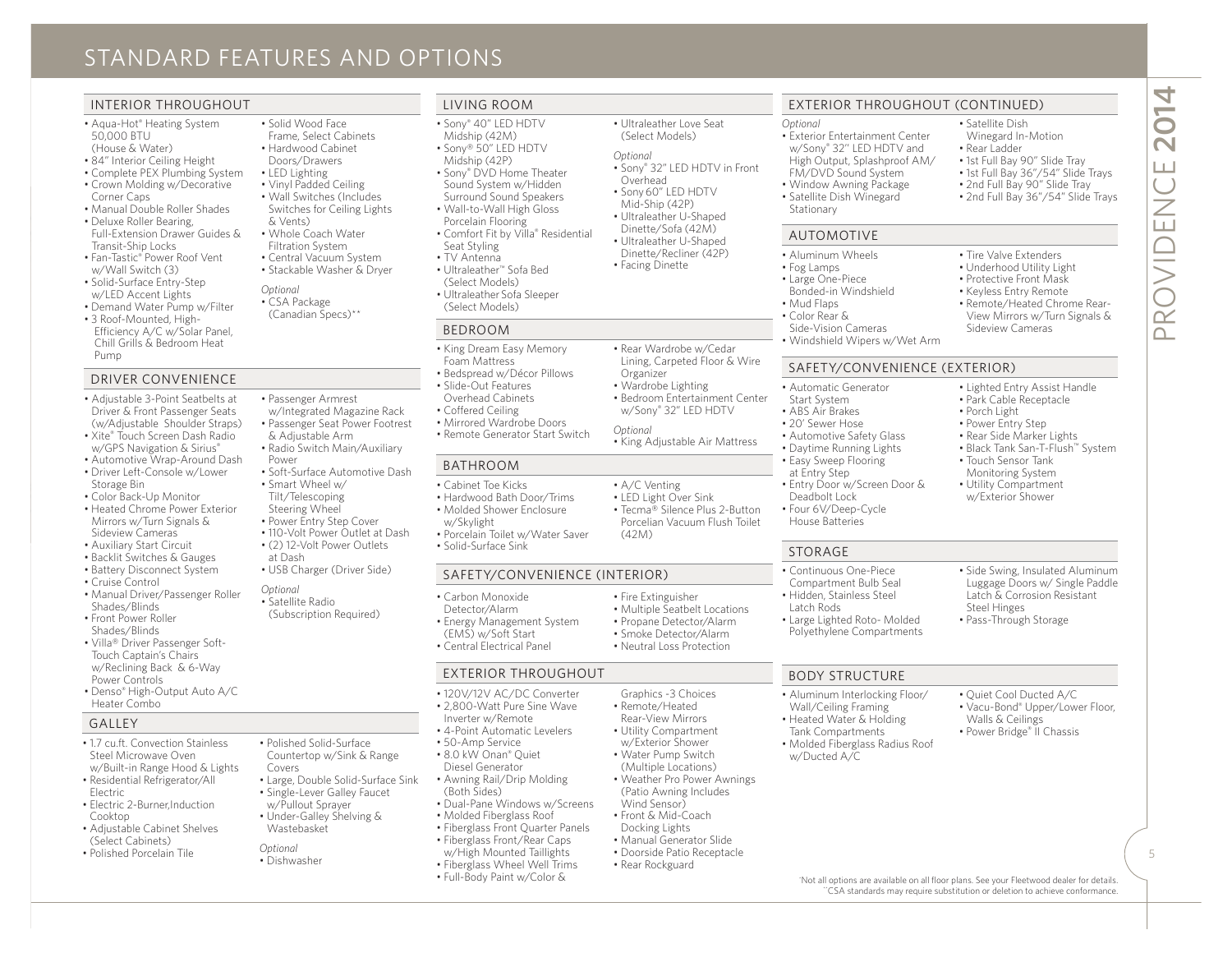## PROVIDENCE FLOOR PLANS



NIGHTSTAND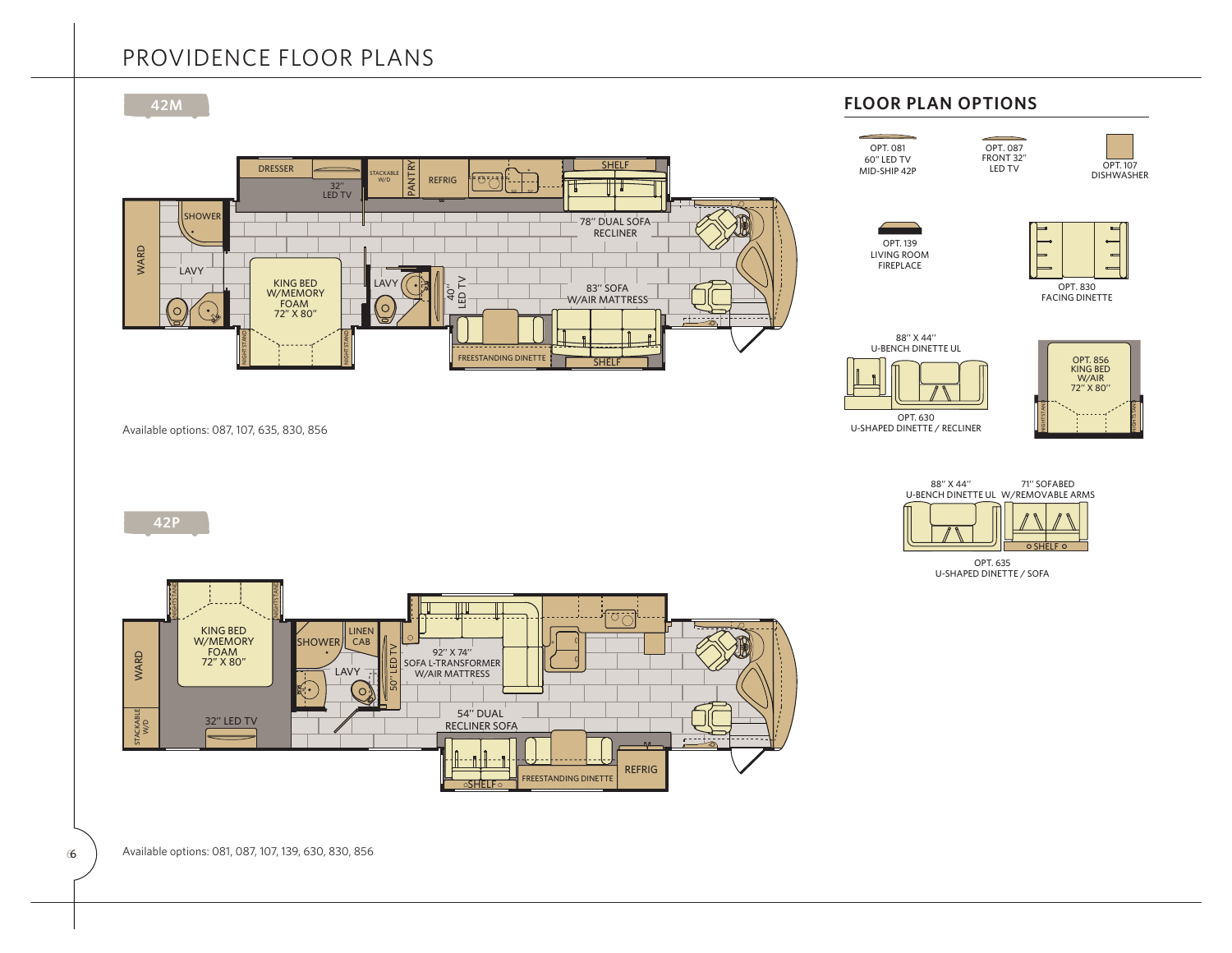## WEIGHTS & MEASUREMENTS

| <b>CHASSIS</b>                         | <b>POWER BRIDGE® II</b> |        |
|----------------------------------------|-------------------------|--------|
| <b>MODELS</b>                          | 42M                     | 42P    |
| Wheelbase (inches)                     | 302"                    | 302"   |
| GVWR (lbs) <sup>1</sup>                | 44,700                  | 44,700 |
| Front GAWR (lbs) <sup>2</sup>          | 14,700                  | 14,700 |
| Tag Axle GAWR                          | 10,000                  | 10,000 |
| Rear GAWR (lbs) <sup>2</sup>           | 20,000                  | 20,000 |
| $GCWR$ (lbs) <sup>3</sup>              | 59,700                  | 59,700 |
| Hitch Rating Weight (lbs) <sup>†</sup> | 15,000                  | 15,000 |
| Tongue Weight (lbs) <sup>t, tt</sup>   | 1,500                   | 1,500  |
| Fuel Capacity (gal)                    | 150                     | 150    |

#### **POWER BRIDGE® II CHASSIS**

**Model:** Freightliner® XCM Series **Alternator:** Leece Neville 170 Amp **Engine:** Cummins® 9L ISL **Torque:** 1,250 lb-ft @ 1,400 RPM **Transmission:** Allison® 3000 MH 6-Speed **Horsepower:** 450HP w/Electronic Shifter

#### **DIMENSIONS & CAPACITIES**

| <b>MODELS</b>                           | 42M     | 42P     |
|-----------------------------------------|---------|---------|
| Overall Length (inches) <sup>4</sup>    | 43' 6"  | 43' 6"  |
| Overall Height (with A/C)               | 12' 10" | 12'10'' |
| Overall Width (maximum) <sup>5, 6</sup> | 102"    | 102"    |
| Interior Height (maximum)               | 84"     | 84"     |
| Interior Width (maximum)                | 96"     | 96"     |
| Interior Storage (cu. ft.)              | 207     | 200     |
| Exterior Storage (cu. ft.)              | 189     | 188     |
| Fresh Water Holding Tank (gal)          | 100     | 100     |
| Grey Water Holding Tank (gal)           | 60      | 60      |
| Black Water Holding Tank (gal)          | 40      | 40      |

#### **ADDENDUMS**

- 1. GVWR (Gross Vehicle Weight Rating) is the maximum permissible weight of this fully loaded motorhome. The GVWR is equal to or greater than the sum of the (UVW) unloaded vehicle weight plus the (OCCC) occupant cargo-carry
- 2. GAWR (Gross Axle Weight Rating) is the maximum permissible loaded weight a specific axle is designed to carry.
- 3. GCWR (Gross Combined Weight Rating) is the value specified by the motorhome manufacturer as the maximum allowable loaded weight of this motorhome with its towed vehicle. Towing and braking capacities may be different. R
- 4. Length measured from front bumper to rear bumper (excludes accessories).
- 5. Excludes safety equipment and awnings.
- 6. Motorhomes feature a body width over 96" which will restrict your access to certain roads. Before purchasing, you should research any state and/or province road laws which may affect your usage.
- 7. Tank manufacturer's listed water capacity (WC). Actual propane capacity is 80% of water listing as required by the safety code.
- † The chassis manufacturer recommends the installation of a supplemental brake control system to activate the brakes on the vehicle or trailer you are towing. Hitch receiver ratings expressed are maximum for the hitch receiver installed and may require the purchase of additional equipment that is dependent on the weight of the towed load. Consult with hitch receiver manufacturer for further information.
- †† Minimum Towable Load is the available weight, up to GCWR, when the coach is fully loaded to maximum GVWR. However, if the coach is loaded to something less than maximum GVWR, that extra available weight can be added to your Towable Load. For example, if your coach is loaded to 1000lbs less than maximum GVWR, your Towable Load increases accordingly.
- \* UVW and OCCC are found on the label containing the federal certification tag in each RV.

**IMPORTANT-PLEASE READ:** Product information, photography and illustrations included in this publication were as accurate as possible at the time of printing. For further product information and changes, please visit our website at *www.fleetwoodrv. com* or contact your local Fleetwood RV dealer. Prices, materials, design and specifications are subject to change without notice. All weights, fuel, liquid capacities and dimensions are approximate. Fleetwood RV has designed its recreational vehicles to provide a variety of uses for its customers. Each vehicle features optimal seating, sleeping, storage and fluid capacities. The user is responsible for selecting the proper combination of loads (i.e., occupants, equipment, fluids, cargo, etc.) to ensure that the vehicle's capacities are not exceeded.